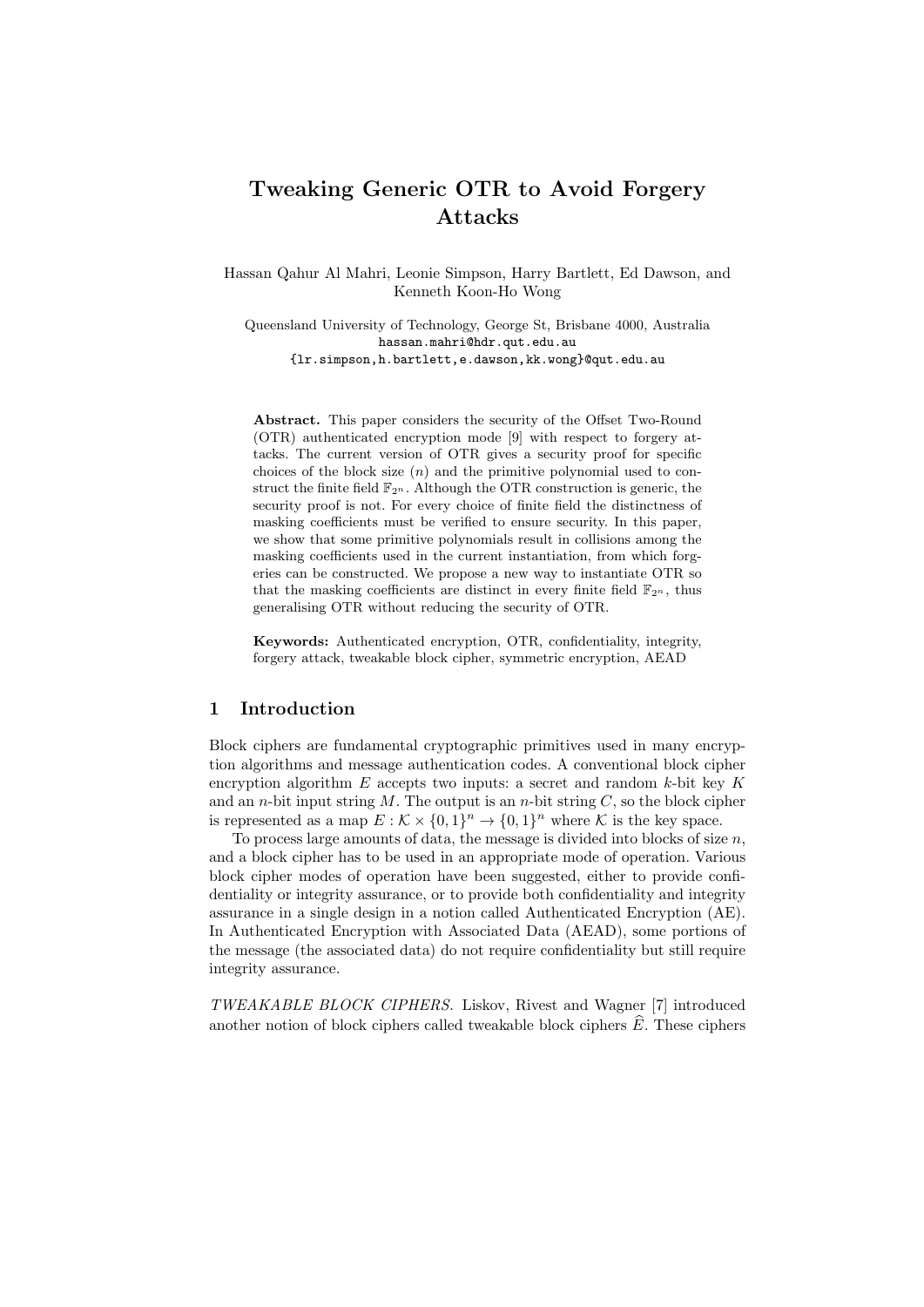take three inputs: key  $K$ , input message  $M$  and tweak  $T$ . Tweakable block ciphers can be represented as a map  $\hat{E} : \mathcal{K} \times \mathcal{T} \times \{0,1\}^n \to \{0,1\}^n$  where  $\mathcal{T}$ is the tweak space. The purpose of the tweak is to differentiate messages and it should be easier to change the tweak rather than changing the key. Liskov, Rivest and Wagner suggest two approaches for constructing tweakable block ciphers that are provably secure as long as the underlying block cipher is secure. These constructions can be represented as  $E(\Delta_h \oplus E(M_i))$  and  $E(M_i \oplus \Delta_h) \oplus \Delta_h$ where  $\Delta_h$  is a universal hash function operating as the tweak. However, these constructions need two keys that should be independent of each other.

DOUBLING MASKING TECHNIQUE. Halevi and Rogaway [5] proposed a tweakable block cipher mode of operation called EME that provides only confidentiality. This mode uses the doubling masking technique, where a secret masking value is used in processing each block. This secret value is initially obtained as  $L = 2E(0^n)$ , and then each time a different value is needed the previous value of L is doubled. This results in a series of masking values:  $2L, 2^2L, 2^3L, \ldots, 2^mL$ . The multiplication is performed in the finite field  $\mathbb{F}_{2^n}$  by multiplying two input polynomials and finding the reminder modulo a primitive polynomial.

The doubling masking technique is very fast and efficient. In hardware implementation, the doubling is equivalent to a conditional of either a shift or shift and XOR operations. When  $n = 128$  and the finite field  $\mathbb{F}_{2^{128}}$  is constructed using the commonly used primitive polynomial  $f(x) = x^{128} + x^7 + x^2 + x + 1$ , the doubling is as follows:

$$
2L = \begin{cases} L \ll 1 & \text{if } \text{MSB}(L) = 0\\ (L \ll 1) \oplus 0^{120} 10000111 & \text{if } \text{MSB}(L) = 1 \end{cases}
$$

where  $\ll$  is a 1-bit logical left shift operation and MSB stands for the most significant bit.

XE AND XEX CIPHERS. Using the sequence of masking values  $2L, 2^2L, \ldots, 2^mL$ , Rogaway [11] describes two new approaches for tweakable block ciphers. These are known as XE and XEX ciphers, and are represented as  $\hat{E}: E(M_i \oplus 2^{i-1}L)$  or  $\widehat{E}: E(M_i \oplus 2^{i-1}L) \oplus 2^{i-1}L$  respectively. Rogaway proves that these designs are secure up to the birthday bound for a certain range of  $i$  values. These designs use a single key for both the block encryption operation and to initialise the sequence of masking values used as the tweaks.

When a new value is needed which is outside the range of masking values 2L,  $2^2L, \ldots, 2^mL$ , a value  $2^{huge}L$  is used such that *huge* is much greater than m. For the primitive polynomial  $f(x) = x^{128} + x^7 + x^2 + x + 1$ , Rogaway chooses  $2^{huge}$  as 3 and shows that this is far away from the offsets  $2L, 2^2L, \ldots, 2^mL$ . In addition, 3 is easy to calculate as  $3 = 2 \oplus 1$ ; therefore, 3L can be XOR-ed with the checksum of plaintext blocks to obtain the authentication tag as in OCB1 [11].

Note however that 3 might not be equivalent to  $2^{huge}$  when a different primitive polynomial is used. Collisions between the masks  $3L$  and  $2^{j}L$  can be found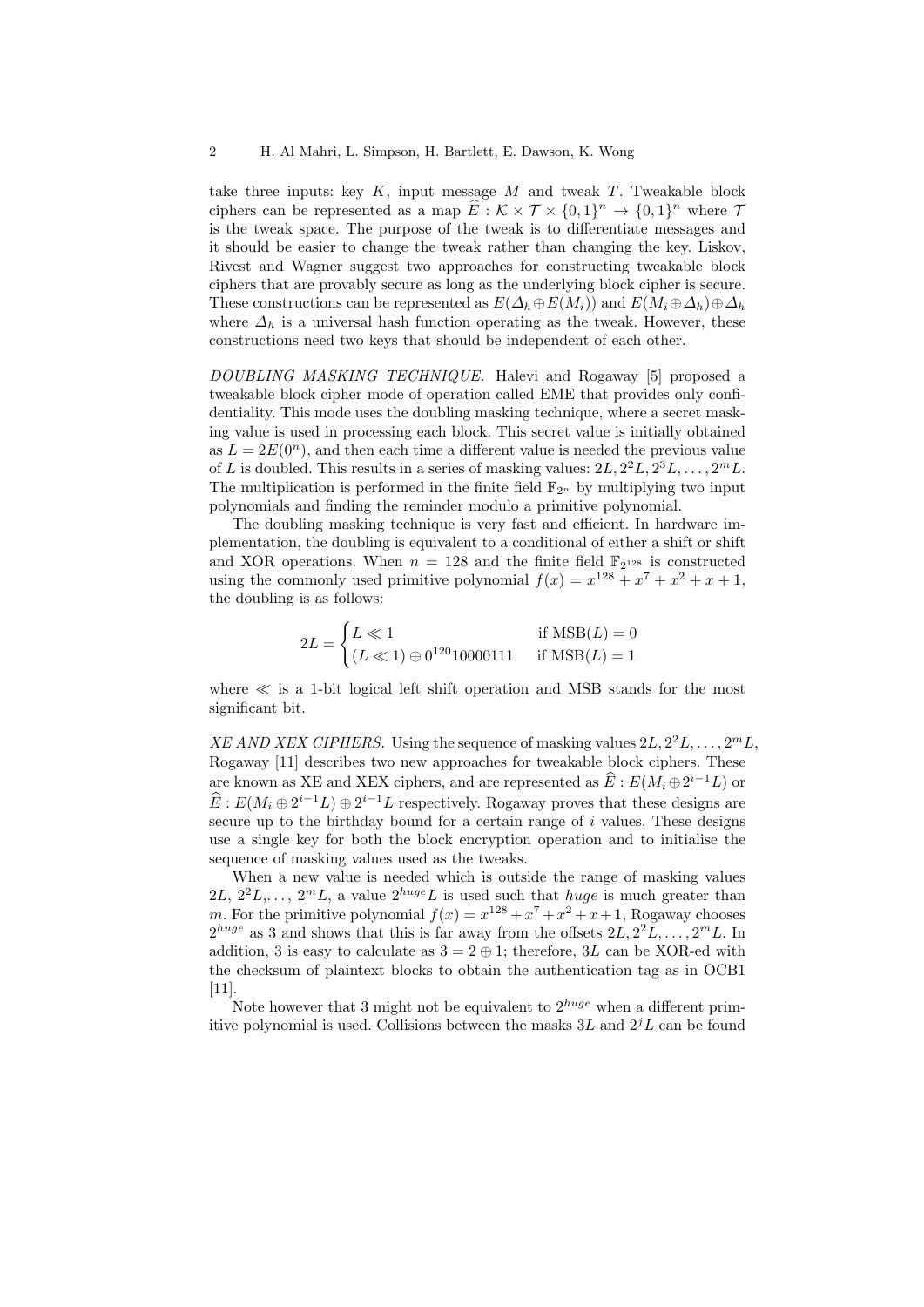in such cases and lead to simple forgery attacks. Because of this, the choice of values for  $2^{huge}$  must be investigated for every choice of finite field and its distinctness from the series of masking values must be verified.

OTR MODE. Several block cipher modes of operation that have been proposed for AEAD use the doubling masking technique as in XE and XEX ciphers. One such mode is Offset Two-Round (OTR) [9] proposed by Minematsu and defined for any block size n. A version of OTR mode called AES-OTR [8] was submitted to the CAESAR competition [2]. The security proof of OTR requires that all input masks are distinct; however, the masks used in OTR and AES-OTR have only been proved to be distinct for a specific choice of  $n$  and the primitive polynomial defining the finite field.

OUR CONTRIBUTION. Firstly, we show that the current instantiation of OTR uses masking coefficients that are not always distinct in fields based on other primitive polynomials, including when  $n \neq 128$ . We show that using the current instantiation with other primitive polynomials can result in non-distinct masking values that can be exploited in forgery attacks against the scheme. This is a problem with most modes that use the doubling masking technique.

Secondly, we propose an alternative set of masking coefficients so that OTR can use the same set of coefficients for any block size  $n$  and any primitive polynomial, without affecting the security provided by this scheme. That is, our work generalises the OTR mode using the technique of doubling masking, and removes the requirement for the user to perform huge prior calculations in order to ensure that the masks do not overlap.

Note that this work does not imply that OTR mode or AES-OTR are insecure. Note that this solution may also apply to other similar block cipher modes that use the doubling masking technique, such as OCB1 [11], ELmD [4] and AES-COPA [1].

## 2 Basic Notations

For simplicity and consistency, we follow the notation used in the original OTR document [10].

| $\{0,1\}^*$      | : the set of all finite-length binary strings.                                                  |
|------------------|-------------------------------------------------------------------------------------------------|
| $\varepsilon$    | : the empty string.                                                                             |
| К                | $: k$ -bit key used for the block cipher and tweak initialisation.                              |
| $\boldsymbol{n}$ | the block length of the block cipher.                                                           |
| $\boldsymbol{N}$ | : the nonce that is changed for each message.                                                   |
| m                | : the number of blocks in the plaintext message.                                                |
| $l_{-}$          | : the number of chunks of two blocks in the plaintext message.                                  |
|                  | $M[2i-1]$ : the odd block in the $ith$ chunk of the plaintext message.                          |
| M[2i]            | : the even block in the $i^{th}$ chunk of the plaintext message.                                |
|                  | $C[2i-1]$ : the odd block in the i <sup>th</sup> chunk of the corresponding ciphertext message. |
| C[2i]            | : the even block in the $i^{th}$ chunk of the corresponding ciphertext message.                 |
| $\boldsymbol{A}$ | : the associated data that need only authentication.                                            |
| X                | : the length of the string $X$ in bits.                                                         |
|                  |                                                                                                 |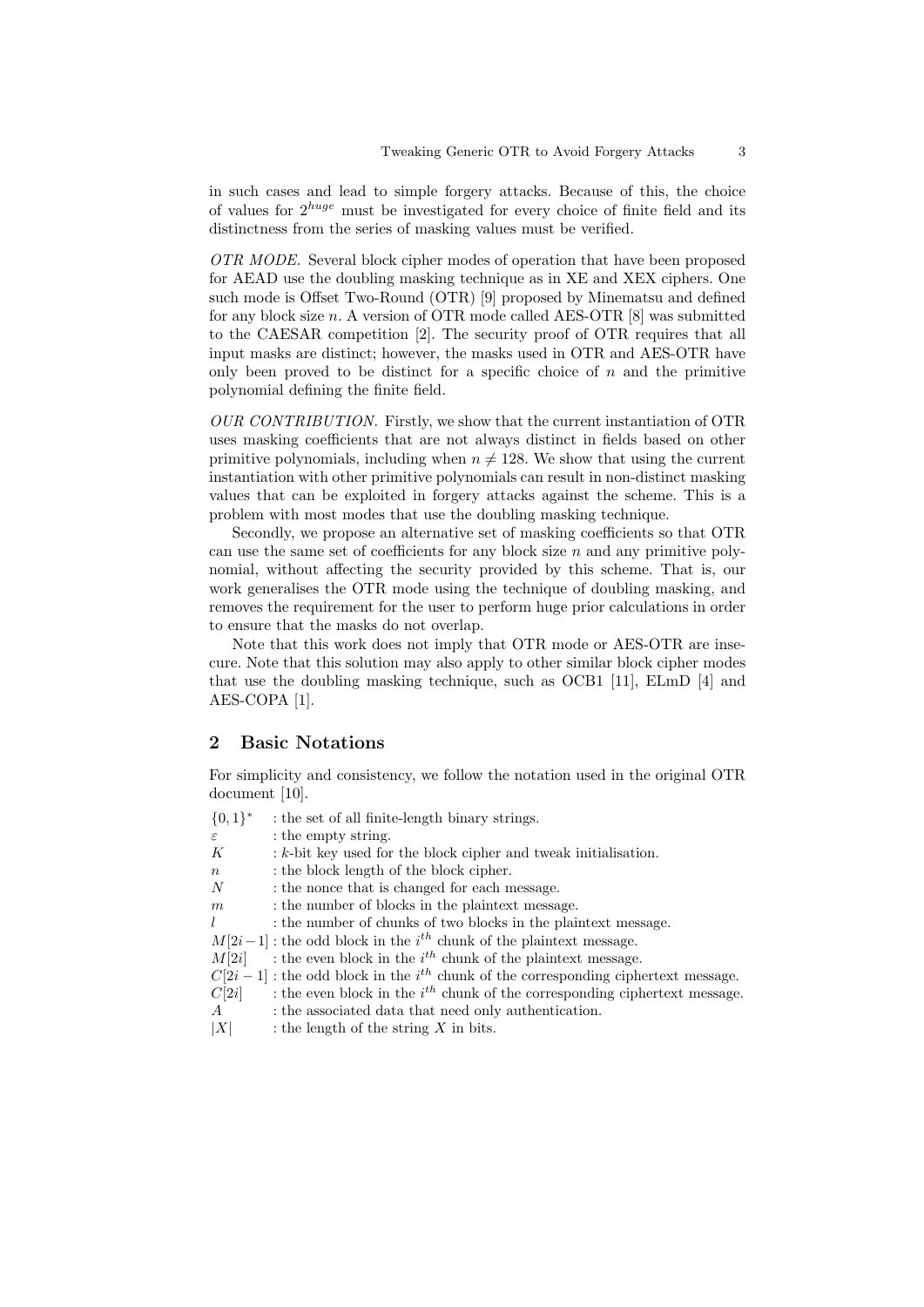$X||Y$  : the concatenation of the strings X and Y.<br> $|X|_a$  : max{[|X|/a], 1}.  $|X|_a$  : max $\{[|X|/a], 1\}.$ <br> $\overset{n}{\leftarrow} X$  : returns  $(X[1], X[$ : returns  $(X[1], X[2], \ldots, X[x])$  where  $x = |X|_n, |X[i]| = n$  for  $i < x$  and  $|X[x]| \leq n$ .  $\overline{X}$  : the 10<sup>\*</sup> padding written as  $X\|10^{n-|X|-1}$ .  $\textbf{msb}_c(X)$ : the first c bits of X provided that  $|X| \geq c$ .<br>  $E$  : the block cipher encryption function under  $E$  : the block cipher encryption function under the key  $K$ .<br>TA : the authentication tag obtained from associated data. : the authentication tag obtained from associated data.  $TE$  : the authentication tag obtained from plaintext message.<br>  $T$  : the  $\tau$ -bit final authentication tag of OTR scheme. : the  $\tau$ -bit final authentication tag of OTR scheme.

## 3 OTR Description

Offset Two-round (OTR) is an authenticated encryption block cipher mode that is online, one-pass and each segment of two consecutive blocks can be processed in parallel. OTR mode has a similar structure to OCB mode [11], but OTR uses only the forward function of the block cipher for both encryption and decryption algorithms. The OTR operation is illustrated in Table 1 and Fig. 1.

The OTR algorithm accepts the following inputs: Key  $K \in \{0,1\}^k$ , Nonce  $N \in \{0,1\}^j$  for  $1 \le j \le n-1$ , Associated Data  $A \in \{0,1\}^*$  and Plaintext  $M \in \{0,1\}^*$  and has the following outputs: Ciphertext  $C \in \{0,1\}^*$  and Tag  $T\in\{0,1\}^{\tau}.$  The OTR encryption algorithm consists of two algorithms known as cores: an encryption core  $EF_E$  and authentication core  $AF_E$ . The OTR encryption core divides a plaintext message  $M$  into chunks, each containing two plaintext blocks. Then, each chunk is encrypted using two different masks. These two masks are doubled to obtain other two masks for the next chunk and so on.

The authentication core can process the associated data in either of the two ways: parallel or serial. OTR uses a variant of the PMAC1 scheme [11] to authenticate associated data in parallel, and uses a variant of the OMAC mode [6] to authenticate associated data serially.

The authentication tag T in OTR is generated in two different ways. For parallel associated data, a dedicated mask (depending on the last chunk) is XOR-ed with the checksum of plaintext blocks and the result is encrypted to obtain  $TE$ . The final tag T is obtained by XOR-ing TE with the resultant tag TA of authenticating the associated data.  $(T = TE \oplus TA)$  For serial associated data, the associated data tag  $TA$  is used with the Nonce to obtain the secret tweak  $L$ . In this case, the plaintext tag  $TE$  will be the final tag  $T$ .

#### 4 The Current Instantiation of OTR Mode

Initially, OTR was designed using different instantiation values for the masking coefficients. A proof that OTR is secure for the instantiation when  $n = 128$  and using the primitive polynomial  $f(x) = x^{128} + x^7 + x^2 + x + 1$  is given in [10].

As a general scheme, OTR is designed to work with any block size  $n$  and any finite field  $\mathbb{F}_{2^n}$ . However, to obtain security assurance for a different finite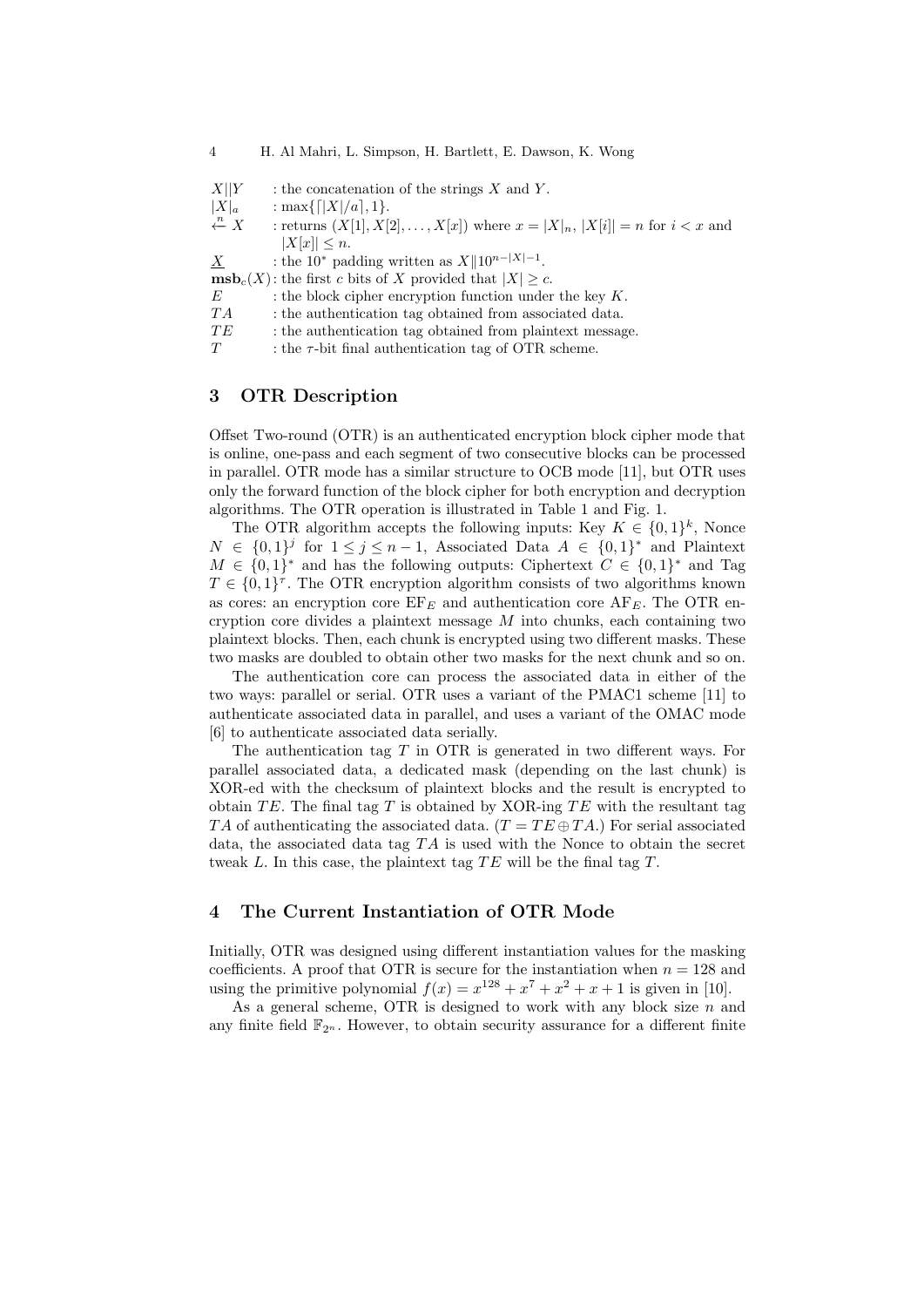| <b>Algorithm 1: OTR Encryption Core</b>                                                       | <b>Algorithm 2: OTR Decryption Core</b>                          |  |  |
|-----------------------------------------------------------------------------------------------|------------------------------------------------------------------|--|--|
| 1. $\Sigma \leftarrow 0^n$                                                                    | $\overline{1,\Sigma\leftarrow 0^n}$                              |  |  |
| 2. $L \leftarrow E(N)$                                                                        | 2. $L \leftarrow E(N)$                                           |  |  |
| 3. $(M[1], \ldots, M[m]) \stackrel{n}{\leftarrow} M, l = [m/2]$                               | 3. $(C[1], \ldots, C[m]) \stackrel{n}{\leftarrow} C, l = [m/2]$  |  |  |
| 4. for $i = 1$ to $l - 1$ do                                                                  | 4. for $i = 1$ to $l - 1$ do                                     |  |  |
| 5. $C[2i-1] \leftarrow E(2^{i-1}L \oplus M[2i-1]) \oplus M[2i]$                               | 5. $M[2i-1] \leftarrow E(2^{i-1}3L \oplus C[2i-1]) \oplus C[2i]$ |  |  |
| 6. $C[2i] \leftarrow E[2^{i-1}3L \oplus C[2i-1]) \oplus M[2i-1]$                              | 6. $M[2i] \leftarrow E(2^{i-1}L \oplus M[2i-1]) \oplus C[2i-1]$  |  |  |
| 7. $\Sigma \leftarrow \Sigma \oplus M[2i]$                                                    | 7. $\Sigma \leftarrow \Sigma \oplus M[2i]$                       |  |  |
| 8. if $m$ is even                                                                             | 8. if $m$ is even                                                |  |  |
| 9. $Z \leftarrow E(2^{l-1}L \oplus M[m-1])$                                                   | 9. $M[2m-1] \leftarrow E(2^{l-1}3L \oplus C[m]) \oplus C[m-1]$   |  |  |
| 10. $C[m] \leftarrow m \text{sb}_{ M[m] }(Z) \oplus M[m]$                                     | 10. $Z \leftarrow E(2^{l-1}L \oplus M[m-1])$                     |  |  |
| 11. $C[2m-1] \leftarrow E(2^{l-1}3L \oplus C[m]) \oplus M[m-1]$                               | 11. $M[m] \leftarrow msb_{ M[m] }(Z) \oplus C[m]$                |  |  |
| 12. $\Sigma \leftarrow \Sigma \oplus Z \oplus C[m]$                                           | 12. $\Sigma \leftarrow \Sigma \oplus Z \oplus C[m]$              |  |  |
| 13. if $m$ is odd                                                                             | 13. if $m$ is odd                                                |  |  |
| 14. $C[m] \leftarrow \text{msb}_{ M[m] }(E(2^{l-1}L)) \oplus M[m]$                            | 14. $M[m] \leftarrow msb_{ M[m] }(E(2^{l-1}L)) \oplus C[m]$      |  |  |
| 15. $\Sigma \leftarrow \Sigma \oplus M[m]$                                                    | 15. $\Sigma \leftarrow \Sigma \oplus M[m]$                       |  |  |
| 16. if m is even and $ M[m]  \neq n$                                                          | 16. if m is even and $ M[m]  \neq n$                             |  |  |
| 17. $TE \leftarrow E(2^{l-1}3^3L \oplus \Sigma)$                                              | 17. $TE \leftarrow E(2^{l-1}3^3L \oplus \Sigma)$                 |  |  |
| 18. if m is even and $ M[m]  = n$                                                             | 18. if m is even and $ M[m]  = n$                                |  |  |
| 19. $TE \leftarrow E(7.3.2^{l-1}L \oplus \Sigma)$                                             | 19. $TE \leftarrow E(7.3.2^{l-1}L \oplus \Sigma)$                |  |  |
| 20. if m is odd and $ M[m]  \neq n$                                                           | 20. if m is odd and $ M[m]  \neq n$                              |  |  |
| 21. $TE \leftarrow E(2^{l-1}3^2L \oplus \Sigma)$                                              | 21. $TE \leftarrow E(2^{l-1}3^2L \oplus \Sigma)$                 |  |  |
| 22. if m is odd and $ M[m]  = n$                                                              | 22. if m is odd and $ M[m]  = n$                                 |  |  |
| 23. $TE \leftarrow E(7.2^{l-1}L \oplus \Sigma)$                                               | 23. $TE \leftarrow E(7.2^{l-1}L \oplus \Sigma)$                  |  |  |
| 24. $C \leftarrow (C[1], \ldots, C[m])$                                                       | 24. $M \leftarrow (M[1], \ldots, M[m])$                          |  |  |
| 25. return $(C, TE)$                                                                          | 25. return $(M, TE)$                                             |  |  |
| Algorithm 3: OTR Authentication with Parallel A Algorithm 4: OTR Authentication with Serial A |                                                                  |  |  |
| $\overline{1}$ . $\overline{z} \leftarrow 0^n$                                                | $1. \mathcal{Z} \leftarrow 0^n$                                  |  |  |
| 2. $Q \leftarrow E(0)$                                                                        | 2. $Q \leftarrow E(0)$                                           |  |  |
| 3. $(A[1], \ldots, A[a]) \leftarrow A$                                                        | 3. $(A[1], \ldots, A[a]) \leftarrow A$                           |  |  |
| 4. for $i = 1$ to $a - 1$ do                                                                  | 4. for $i = 1$ to $l - 1$ do                                     |  |  |
| 5. $\Xi \leftarrow \Xi \oplus E(Q \oplus A[i])$                                               | 5. $\Xi \leftarrow E(\Xi \oplus A[i])$                           |  |  |
| 6. $Q \leftarrow 2Q$                                                                          |                                                                  |  |  |
| 7. $\Xi \leftarrow \Xi \oplus A[a]$                                                           | 6. $\Xi \leftarrow \Xi \oplus A[a]$                              |  |  |
| 8. if $ M[m]  \neq n$ then $TA \leftarrow E(3Q \oplus \Xi)$                                   | 7. if $ M[m]  \neq n$ then $TA \leftarrow E(2Q \oplus \Xi)$      |  |  |
| 9. else $TA \leftarrow E(3^2Q \oplus \Xi)$                                                    | 8. else $TA \leftarrow E(4Q \oplus \Xi)$                         |  |  |
| 10. return $TA$                                                                               | 9. return $TA$                                                   |  |  |

Table 1. OTR algorithm [9].

field, the user has to prove that the chosen masks for that instantiation of OTR are distinct and do not overlap. This requires discrete log computations. Using discrete log computation, Rogaway proves in [11] that certain sets of masks are distinct from each other and provide unique representation. He considers very specific choices: when  $n = 128$  or  $n = 64$  and when the finite field is based on certain commonly used primitive polynomials.

Bost and Sanders [3] showed trivial collisions between the OTR input masks can be found when special forms of primitive polynomial are used. These collisions can be exploited in practical forgery attacks. They suggested the use of different masking coefficients chosen from the set given by Rogaway in [11]. Accordingly, Minematsu updated the OTR instantiation coefficients [9] and noted that care must be taken in specifying the masking coefficients for other choices of *n* and of primitive polynomials defining  $\mathbb{F}_{2^n}$ .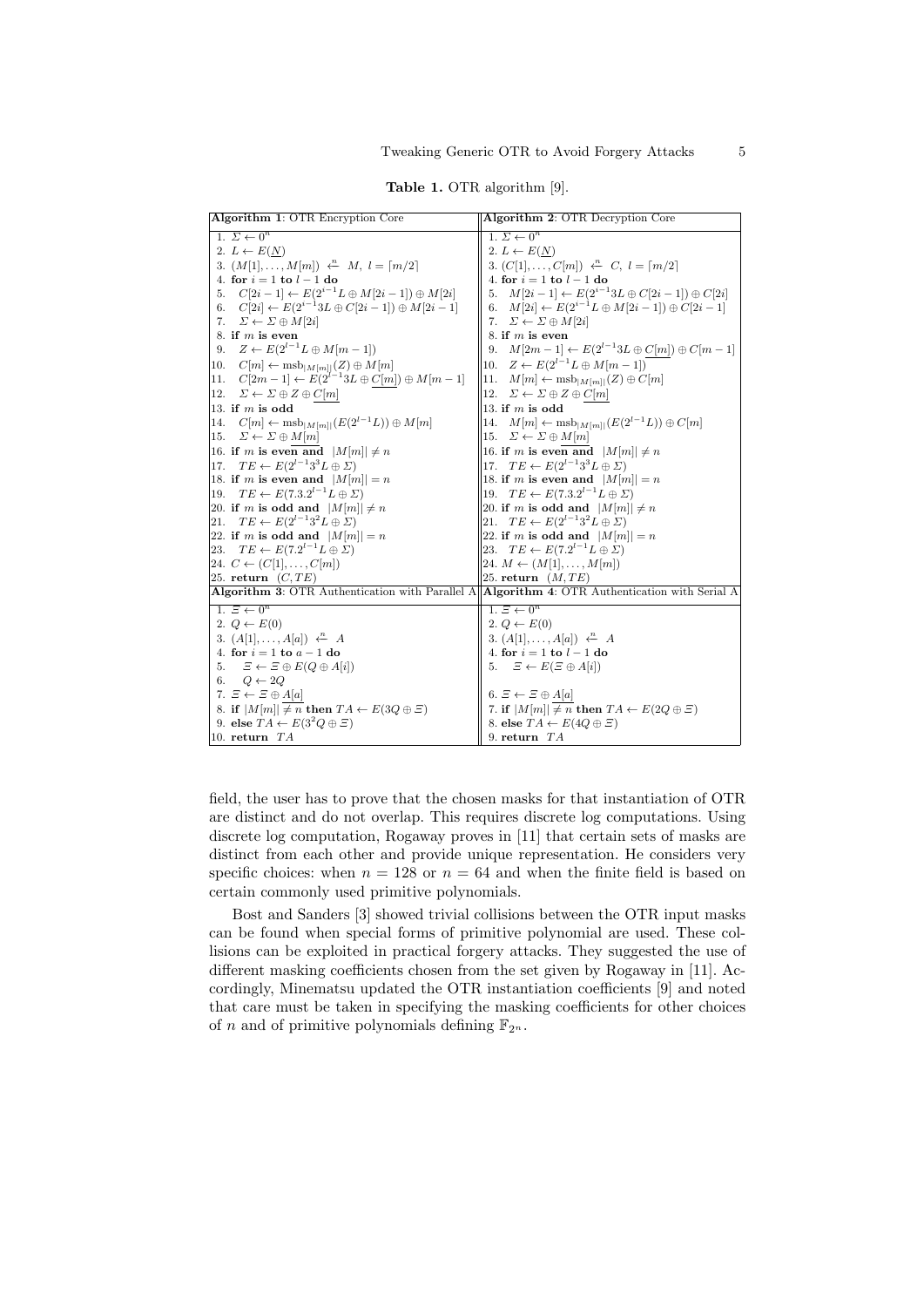

Fig. 1 OTR encryption operation with parallel associated data  $[0]$ Fig. 1. OTR encryption operation with parallel associated data [9].

For generic instantiations of OTR using block sizes and primitive polynomials other than those already examined, there is a risk that a user may not select The includes and the includes and the parameters, there is a redundant since  $\frac{1}{2}$  for the parameters suitable masking coefficients for the instantiation. This open problem motivates suitable masking coefficients for the instantiation. This open problem motivates<br>us to seek a more robust definition of OTR in which the masking coefficients are distinct for any choice of finite field. Note that this will be applicable to OTR and also to any design which uses the doubling masking technique.

 $\Gamma_{\text{max}}$  and  $\Gamma_{\text{max}}$  is good that the length of nonce can be changed without  $\Gamma_{\text{max}}$  renewal,  $\Gamma_{\text{max}}$ In our analysis, we take a similar approach to Bost and Sanders' work [3]. We consider two special forms of primitive polynomial, different to those discussed in [3], and which lead to a collision for the currently used masking coefficients.

**Case 1**: Primitive polynomial of the form  $f(x) = x^n + x + 1$ .

Many primitive polynomials can be found in this trinomial form  $f(x)$  =  $x^{n}+x+1$  [12]. In this case,  $x^{n}$  will be equal to  $x+1$ . That is, 3 will be equivalent to  $2^n$  and it is not  $2^{huge}$  as the current instantiation assumes. Therefore, a collision can be found between  $3L$  and  $2^nL$  as long as  $l > n$ .

**Case 2:** Primitive polynomial of the form  $f(x) = x^n + x^2 + 1$ .

This is another form of trinomial, and in this case,  $x^n$  will be equal to  $x^2 + 1$ . That is, 5 (which is equal to  $3^2$  in  $\mathbb{F}_{2^n}$ ) will be equivalent to  $2^n$ . In OTR,  $3^2$  is used when the last block  $M[m]$  is not a full block  $(|M[m]| \neq n)$ .

#### 5 Proposed Attacks  $\mathbf{F}$

separately. Our analysis assumes a man-in-the-middle attack model where the In this section, we show how collisions between the masks can be exploited to breach the integrity assurance of OTR. We consider the two cases from Sect. 4 attacker is able to intercept and alter messages before sending them on to the in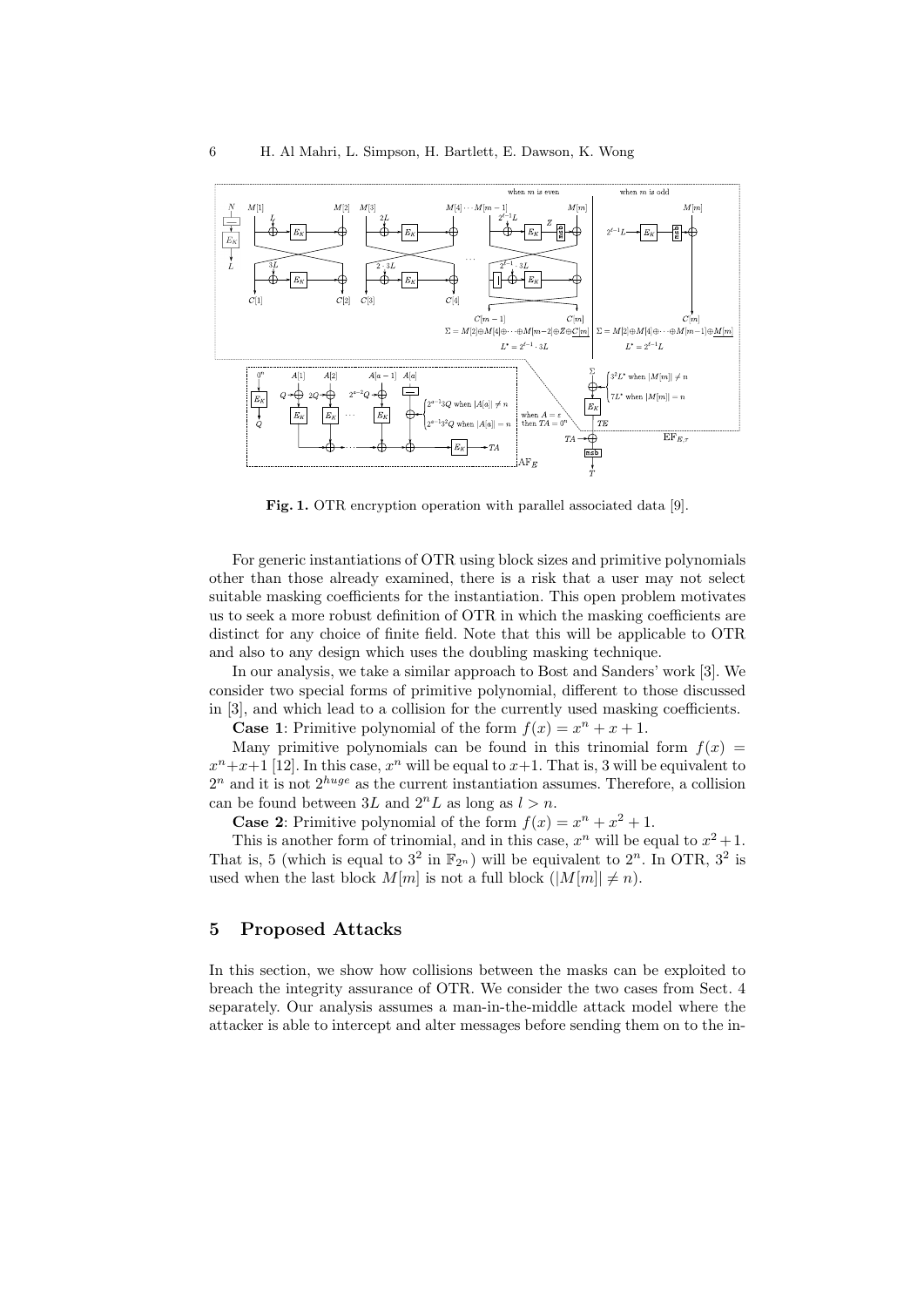tended recipient. We assume that the attacker knows both the plaintext message and its corresponding ciphertext using a single query of the OTR oracle.

Suppose that a plaintext message  $M$  is as follows:

$$
M = (M[1], M[2], \ldots, M[m])
$$

such that the number of blocks  $m = |M|_n$  is odd and the number of chunks of two blocks  $l > n + 1$  where  $l = \lceil m/2 \rceil$ . This message is encrypted using OTR and results in the ciphertext C:

$$
C = (C[1], C[2], \ldots, C[m]).
$$

#### 5.1 Case 1 collisions

In this case, as noted in Sect. 4,  $3L = 2<sup>n</sup>L$ . Suppose that the last block is a full block  $(|M[m]| = n)$ . A forged ciphertext message  $C^*$  can be constructed as follows:

$$
C^*[1] = M[2(n+1) - 1]
$$
  
\n
$$
C^*[2] = M[1] \oplus M[2(n+1)] \oplus C[2(n+1) - 1]
$$
  
\n
$$
= M[1] \oplus E(M[2(n+1) - 1] \oplus 2^n L)
$$
  
\n
$$
C^*[i] = C[i], \quad 3 \le i < m
$$
  
\n
$$
C^*[m] = C[m] \oplus C[1] \oplus M[2(n+1) - 1]
$$

Decrypting  $C^*$  will give the same value for all plaintext blocks except for  $M^{\star}[2]$  and  $M^{\star}[m]$  as follows:

$$
M^*[1] = E(C^*[1] \oplus 3L) \oplus C^*[2]
$$
  
=  $E(M[2(n + 1) - 1] \oplus 3L) \oplus M[1] \oplus E(M[2(n + 1) - 1] \oplus 2^n L)$   
=  $M[1]$   

$$
M^*[2] = E(M^*[1] \oplus L) \oplus C^*[1] = E(M[1] \oplus L) \oplus M[2(n + 1) - 1]
$$
  

$$
M^*[m] = E(2^{l-1}L) \oplus C^*[m]
$$
  
=  $E(2^{l-1}L) \oplus C[m] \oplus C[1] \oplus M[2(n + 1) - 1]$   
=  $M[m] \oplus C[1] \oplus M[2(n + 1) - 1]$ 

Let  $\Sigma'$  be the checksum of all even plaintext blocks of message M except  $M[2]$  and the last block  $M[m]$ . That is,

$$
\Sigma' = \Sigma \oplus M[2] \oplus M[m]
$$

Therefore, the checksum of plaintext blocks for the forged message is:

$$
\Sigma^* = \Sigma' \oplus M^*[2] \oplus M^*[m]
$$
  
=  $\Sigma' \oplus E(M[1] \oplus L) \oplus M[2(n+1) - 1] \oplus M[m] \oplus C[1] \oplus M[2(n+1) - 1]$   
=  $\Sigma' \oplus E(M[1] \oplus L) \oplus C[1] \oplus M[m]$   
=  $\Sigma' \oplus M[2] \oplus M[m]$   
=  $\Sigma$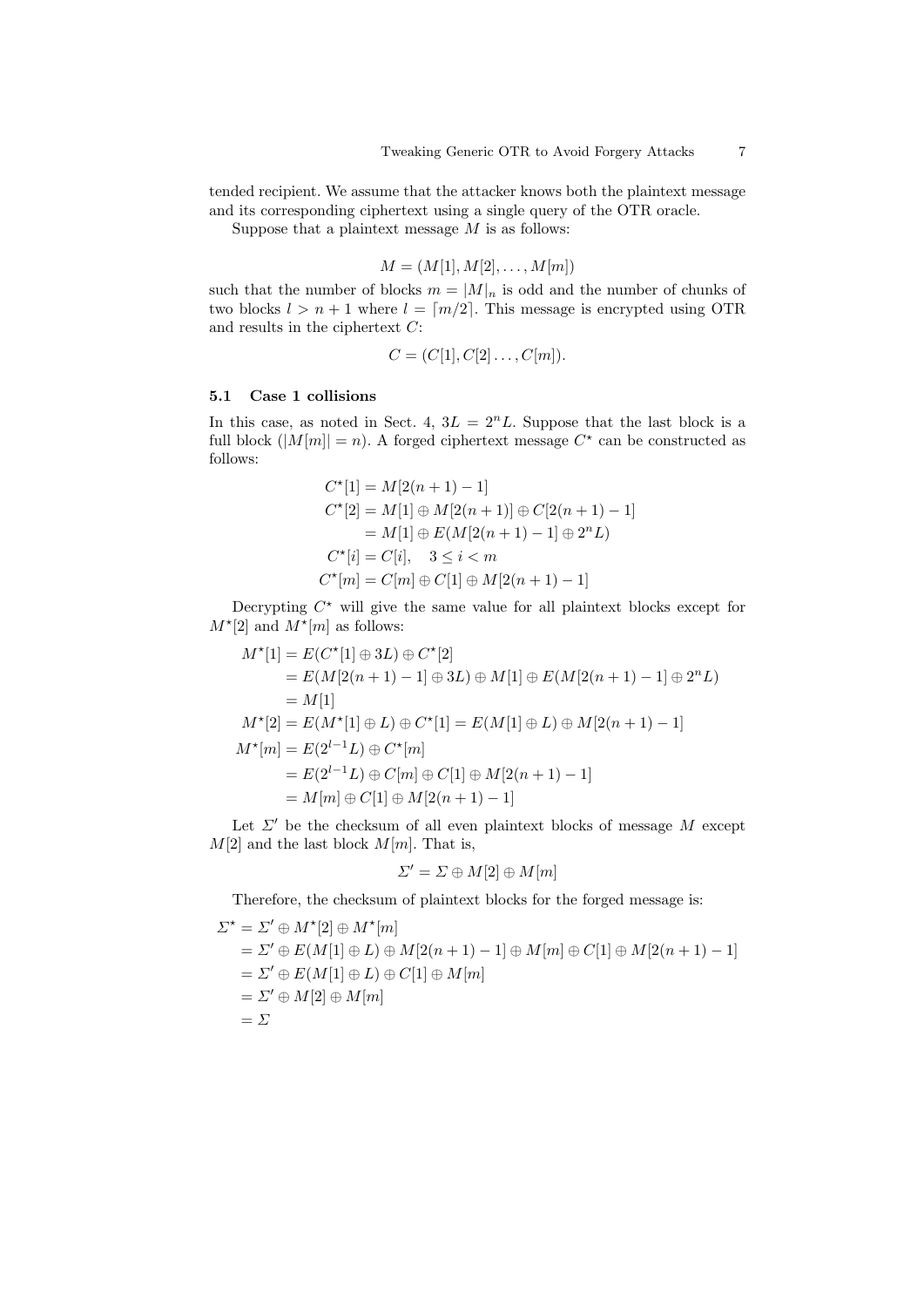Both C and the forged message  $C^*$  produce the same checksum value. Thus,  $C^*$ will produce the same tag  $T$  as  $C$ , and will be accepted as genuine.

#### 5.2 Case 2 collisions

For this case, suppose that the message  $M$  has also the following features:  $|M[m]| \neq n, M[1] = 0<sup>n</sup>$  and  $M[2(n+1)-1] = (\{1, 0\}<sup>j</sup> \parallel 10<sup>*</sup>)$  for  $1 ≤ j < n$ . If M is encrypted using OTR the pair  $(C, TE)$  is obtained. From this pair, an attacker can calculate  $E(L) = C[1] \oplus M[2]$ . A new pair  $(C^*, TE^*)$  can be constructed from this such that  $C^* = C^*[1] = \text{msb}_j(M[2(n+1)-1] \oplus E(L))$  and the tag  $TE^* = C[2(n+1)-1] \oplus M[2(n+1)].$ 

Decrypting the forged pair  $(C^*, TE^*)$  will give:

$$
M^{\star}[1] = \textbf{msb}_{j}(E(L)) \oplus C^{\star}[1]
$$
  
=  $\textbf{msb}_{j}(E(L)) \oplus \textbf{msb}_{j}(M[2(n+1) - 1] \oplus E(L))$   
=  $\textbf{msb}_{j}(M[2(n+1) - 1])$   

$$
\Sigma^{\star} = \underline{M^{\star}[1]} = M[2(n+1) - 1]
$$

Therefore, the tag  $TE'$  of the received ciphertext will be:

$$
TE' = E(\Sigma^* \oplus 3^2 L)
$$
  
=  $E(M[2(n + 1) - 1] \oplus 3^2 L)$   
=  $E(M[2(n + 1) - 1] \oplus 2^n L)$   
=  $C[2(n + 1) - 1] \oplus M[2(n + 1)]$   
=  $TE^*$ 

Thus, the forged pair  $(C^*, TE^*)$  will be considered as a valid message. This clearly demonstrates the integrity assurance mechanism is flawed.

#### 6 Proposed Solution

In Sect. 5 we demonstrated that, for certain forms of primitive polynomial, collisions occur between masking values which can be exploited in forgery attacks. This implies that the current choice of masking coefficients cannot be used in a generic construction of OTR. For every choice of finite field the distinctness of the masking values must be verified to ensure the design is secure against forgery attacks.

In this section we propose two minor modifications to OTR which guarantee that the masking coefficients are distinct for any choice of finite field. This makes the generic OTR scheme more robust since it reduces the chance of security compromise as a result of incorrect user choices. Our modifications preserve the main features of OTR mode and still use the powerful doubling masking method.

Note from Table 1 that OTR uses one of four special masks in generating the authentication tag TE from the checksum  $\Sigma$  of the plaintext blocks, with the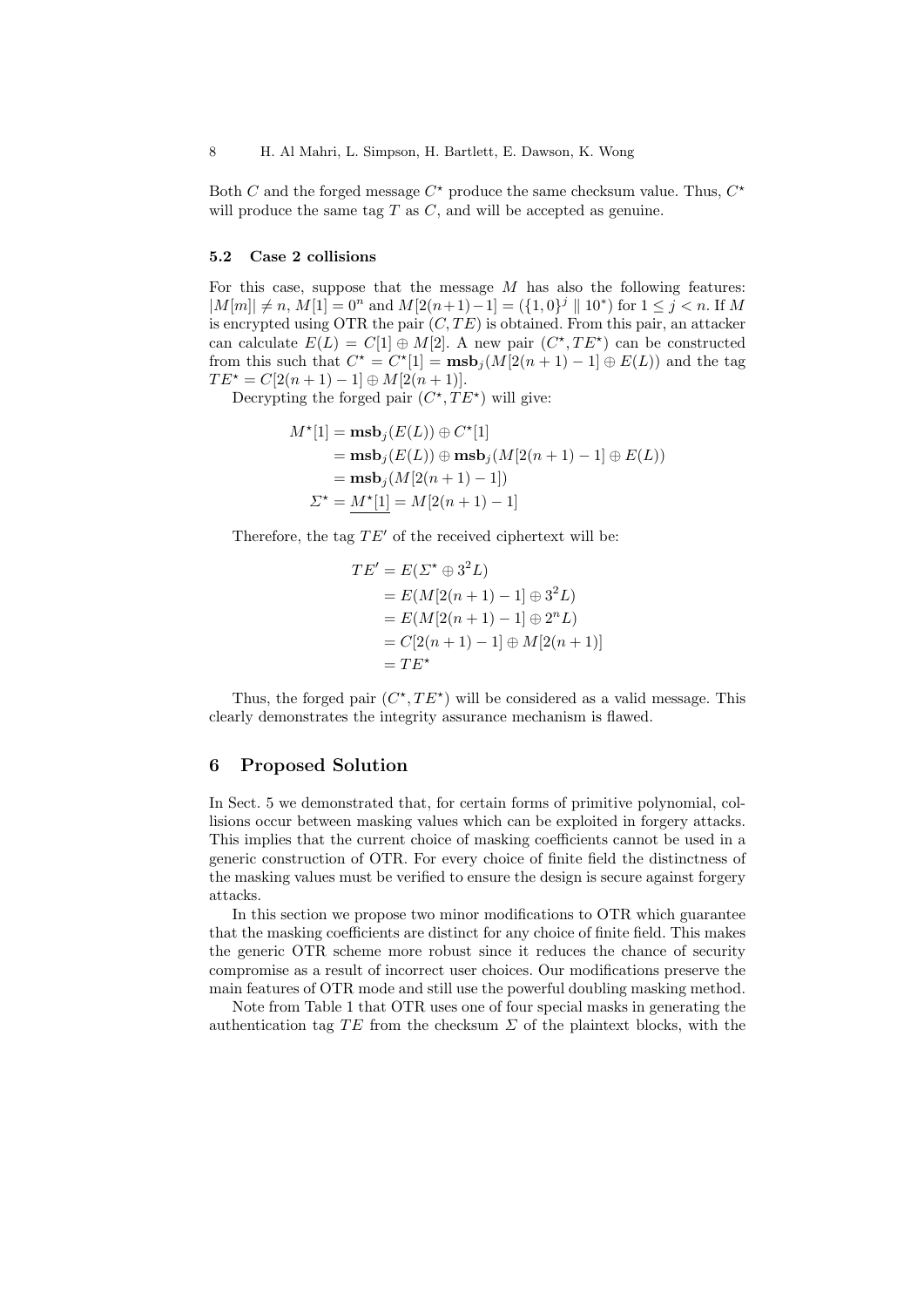choice of mask depending on two message features: whether the number of blocks m is even or odd; and whether the last block is a full block  $(|M[m]| = n)$  or not. To provide resistance against forgery attacks, it is important that when the multipliers of  $2^{l-1}L$  in these masks are considered as powers of 2, the differences between the indexes of any pair of multipliers must be much greater than the maximum possible length (number of blocks) of any plaintext message. This will prevent an attacker forcing collisions between masks by changing the message length (inserting or deleting blocks). We suggest the following design changes to avoid collisions between masks without having to find multipliers at such large distances from one another.

PROPOSED INSTANTIATION OF ENCRYPTION/DECRYPTION CORE We propose two minor modifications, as shown in Table 2 and Fig. 2, to provide a generic version of OTR. Firstly, we set the masking values for odd blocks to start from  $2^3L$ , the masking values for even blocks to start from  $2^{-3}L$  and define the four masks to be XOR-ed with the checksum of plaintext blocks as follows:

- $2^2L$  when m is even and  $|M[m]| \neq n$
- 2L when m is even and  $|M[m]| = n$ <br>•  $2^{-2}L$  when m is odd and  $|M[m]| \neq$
- $2^{-2}L$  when m is odd and  $|M[m]| \neq n$
- $2^{-1}L$  when m is odd and  $|M[m]| = n$

These choices ensure that the masks will not collide regardless of the primitive polynomial being used. The values  $2^{-1}L$  and  $2^{-2}L$  can easily be obtained from L with the right shift operation instead of the left shift used in the current scheme.

Secondly, we slightly redesign the last step in the process used to compute the tag, separating the XOR of checksum  $\Sigma$  and the number of chunks l in the plaintext message. This will prevent an attacker exploiting the tag computation by compensating between these two variables. In our proposal, changing either variable  $\Sigma$  or l will not have a clear effect on the other. The cost of this change is one extra block cipher call. However, this extra block cipher call makes the generic OTR design more robust.

PROPOSED INSTANTIATION OF AUTHENTICATION CORE As noted is Sect. 3, the authentication core can process the associated data in two modes: serial or parallel. For serial associated data, the same design will be used as it uses only two masks:  $2Q$  and  $2^2Q$ . These masks are distinct regardless of the primitive polynomial used. For parallel associated data, we only change the masks used with the last block A[a]. OTR (Fig. 1) uses the masks  $2^{a-1}3L$  and  $2^{a-1}3^2L$  when  $|A[a]| \neq n$  and  $|A[a]| = n$  respectively. However, there is no need for these two masks to be very far away from each other, as changing the number of blocks  $a$  in the associated data will directly affect the accumulated tag  $TA$ . Thus, the two masks we suggest for the last block are  $2^{-1}L$  and  $2^{-2}L$  when  $|A[a]| \neq n$  and  $|A[a]| = n$  respectively.

Note that the base of all new masks suggested for OTR is 2. This guarantees that the masks will not overlap, and enables us to use the same masks for all choices of  $n$  and all choices of the primitive polynomials used to define the finite field  $\mathbb{F}_{2^n}$ .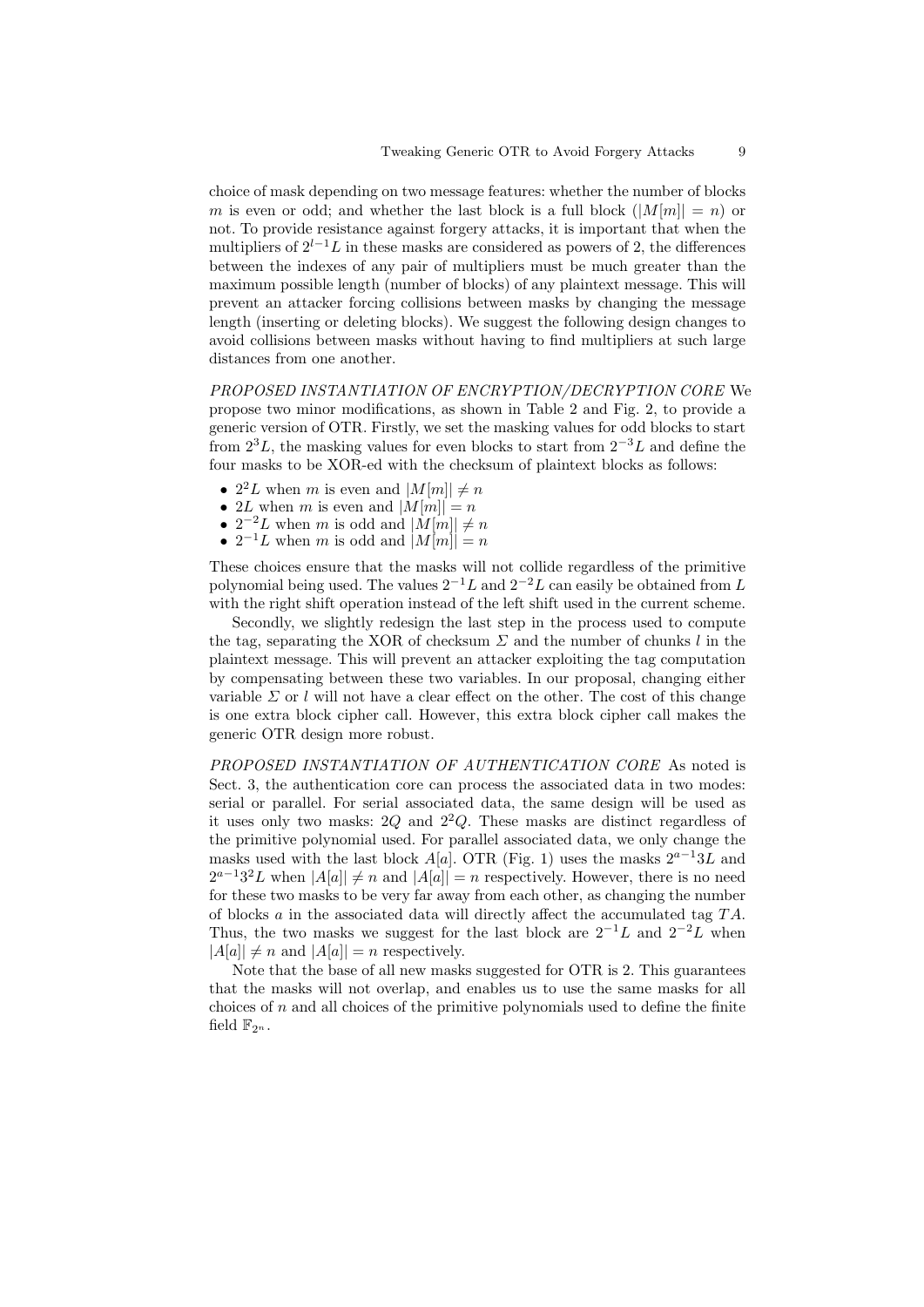#### 10 H. Al Mahri, L. Simpson, H. Bartlett, E. Dawson, K. Wong

| Algorithm 5: OTR Encryption                                                                   | Algorithm 6: OTR Decryption                                        |  |  |
|-----------------------------------------------------------------------------------------------|--------------------------------------------------------------------|--|--|
| $1, \Sigma \leftarrow 0^n$                                                                    | 1. $\Sigma \leftarrow 0^n$                                         |  |  |
| $2. L \leftarrow E(\underline{N})$                                                            | 2. $L \leftarrow E(\underline{N})$                                 |  |  |
| 3. $(M[1], \ldots, M[m]) \leftarrow M, l = [m/2]$                                             | 3. $(C[1], \ldots, C[m]) \stackrel{n}{\leftarrow} C, l = [m/2]$    |  |  |
| 4. for $i = 1$ to $l - 1$ do                                                                  | 4. for $i = 1$ to $l - 1$ do                                       |  |  |
| 5. $C[2i-1] \leftarrow E(2^{i+2}L \oplus M[2i-1]) \oplus M[2i]$                               | 5. $M[2i-1] \leftarrow E(2^{-(i+2)}L \oplus C[2i-1]) \oplus C[2i]$ |  |  |
| 6. $C[2i] \leftarrow E(2^{-(i+2)}L \oplus C[2i-1]) \oplus M[2i-1]$                            | 6. $M[2i] \leftarrow E(2^{i+2}L \oplus M[2i-1]) \oplus C[2i-1]$    |  |  |
| 7. $\Sigma \leftarrow \Sigma \oplus M[2i]$                                                    | 7. $\Sigma \leftarrow \Sigma \oplus M[2i]$                         |  |  |
| 8. if $m$ is even                                                                             | 8. if $m$ is even                                                  |  |  |
| 9. $Z \leftarrow E(2^{l+2}L \oplus M[m-1])$                                                   | 9. $M[2m-1] \leftarrow E(2^{-(l+2)}L \oplus C[m]) \oplus C[m-1]$   |  |  |
| 10. $C[m] \leftarrow m s b_{ M[m] }(Z) \oplus M[m]$                                           | 10. $Z \leftarrow E(2^{l+2}L \oplus M[m-1])$                       |  |  |
| 11. $C[2m-1] \leftarrow E(2^{-(l+2)}L \oplus C[m]) \oplus M[m-1]$                             | 11. $M[m] \leftarrow msb_{ M[m] }(Z) \oplus C[m]$                  |  |  |
| 12. $\Sigma \leftarrow \Sigma \oplus Z \oplus C[m]$                                           | 12. $\Sigma \leftarrow \Sigma \oplus Z \oplus C[m]$                |  |  |
| 13. if $m$ is odd                                                                             | 13. if $m$ is odd                                                  |  |  |
| 14. $C[m] \leftarrow msb_{ M[m] }(E(2^{l+2}L)) \oplus M[m]$                                   | 14. $M[m] \leftarrow \text{msb}_{ M[m] }(E(2^{l+2}L)) \oplus C[m]$ |  |  |
| 15. $\Sigma \leftarrow \Sigma \oplus M[m]$                                                    | 15. $\Sigma \leftarrow \Sigma \oplus M[m]$                         |  |  |
| 16. if m is even and $ M[m]  \neq n$                                                          | 16. if m is even and $ M[m]  \neq n$                               |  |  |
| 17. $W \leftarrow E(2L \oplus \Sigma)$                                                        | 17. $W \leftarrow E(2L \oplus \Sigma)$                             |  |  |
| 18. if m is even and $ M[m]  = n$                                                             | 18. if m is even and $ M[m]  = n$                                  |  |  |
| 19. $W \leftarrow E(2^2L \oplus \Sigma)$                                                      | 19. $W \leftarrow E(2^2L \oplus \Sigma)$                           |  |  |
| 20. if m is odd and $ M[m]  \neq n$                                                           | 20. if m is odd and $ M[m]  \neq n$                                |  |  |
| 21. $W \leftarrow E(2^{-1}L \oplus \Sigma)$                                                   | 21. $W \leftarrow E(2^{-1}L \oplus \Sigma)$                        |  |  |
| 22. if m is odd and $ M[m]  = n$                                                              | 22. if m is odd and $ M[m]  = n$                                   |  |  |
| 23. $W \leftarrow E(2^{-2}L \oplus \Sigma)$                                                   | 23. $W \leftarrow E(2^{-2}L \oplus \Sigma)$                        |  |  |
| 24. $TE \leftarrow E(W \oplus l)$                                                             | 24. $TE \leftarrow E(W \oplus l)$                                  |  |  |
| $25. C \leftarrow (C[1], \ldots, C[m])$                                                       | 25. $M \leftarrow (M[1], \ldots, M[m])$                            |  |  |
| 26. return $(C, TE)$                                                                          | 26. return $(M, TE)$                                               |  |  |
| Algorithm 7: OTR Authentication with Parallel A Algorithm 8: OTR Authentication with Serial A |                                                                    |  |  |
| $E \leftarrow 0^n$                                                                            | $1. \n\Xi \leftarrow 0^n$                                          |  |  |
| $2 \cdot Q \leftarrow E(0)$                                                                   | 2. $Q \leftarrow E(0)$                                             |  |  |
| 3. $(A[1], \ldots, A[a]) \xleftarrow{n} A$                                                    | 3. $(A[1], \ldots, A[a]) \leftarrow A$                             |  |  |
| 4. for $i = 1$ to $a - 1$ do                                                                  | 4. for $i = 1$ to $l - 1$ do                                       |  |  |
| 5. $\Xi \leftarrow \Xi \oplus E(Q \oplus A[i])$                                               | 5. $\Xi \leftarrow E(\Xi \oplus A[i])$                             |  |  |
| 6. $Q \leftarrow 2Q$                                                                          |                                                                    |  |  |
| $7. \mathcal{Z} \leftarrow \mathcal{Z} \oplus A[a]$                                           | 6. $\Xi \leftarrow \Xi \oplus A[a]$                                |  |  |
| 8. if $ M[m]  \neq n$ then $TA \leftarrow E(2^{-1}Q \oplus E)$                                | 7. if $ M[m]  \neq n$ then $TA \leftarrow E(2Q \oplus \Xi)$        |  |  |
| 9. else $TA \leftarrow E(2^{-2}Q \oplus \Xi)$                                                 | 8. else $TA \leftarrow E(4Q \oplus \Xi)$                           |  |  |
| 10. return $TA$                                                                               | 9. return $TA$                                                     |  |  |

#### Table 2. Proposed OTR algorithm.

# 7 Security Bounds for OTR Using the New Masking Coefficients

This section discusses the impact of changing the input masks on the security bounds of OTR. Firstly, all of proposed masks for OTR have the form  $2<sup>j</sup>$ . Since 2 is the generator of the finite field  $\mathbb{F}_{2^n}$  and the order of this field is  $2^n - 1$ , this assures that  $2^j = 2^{j'}$  iff  $j = j'$  for any  $j \leq 2^n - 1$ . Therefore, these masks will not collide for any collection of blocks with a length less than  $(2^{n-1}-3)$ , which is well beyond the message length restriction of  $2^{n/2}$  blocks imposed by the designer of OTR. Thus, the collision attacks discussed in Sect. 5 are now precluded.

Secondly, the security proofs of OTR [9] assume that all tweakable block cipher calls in each of the two rounds have distinct masks. As shown in the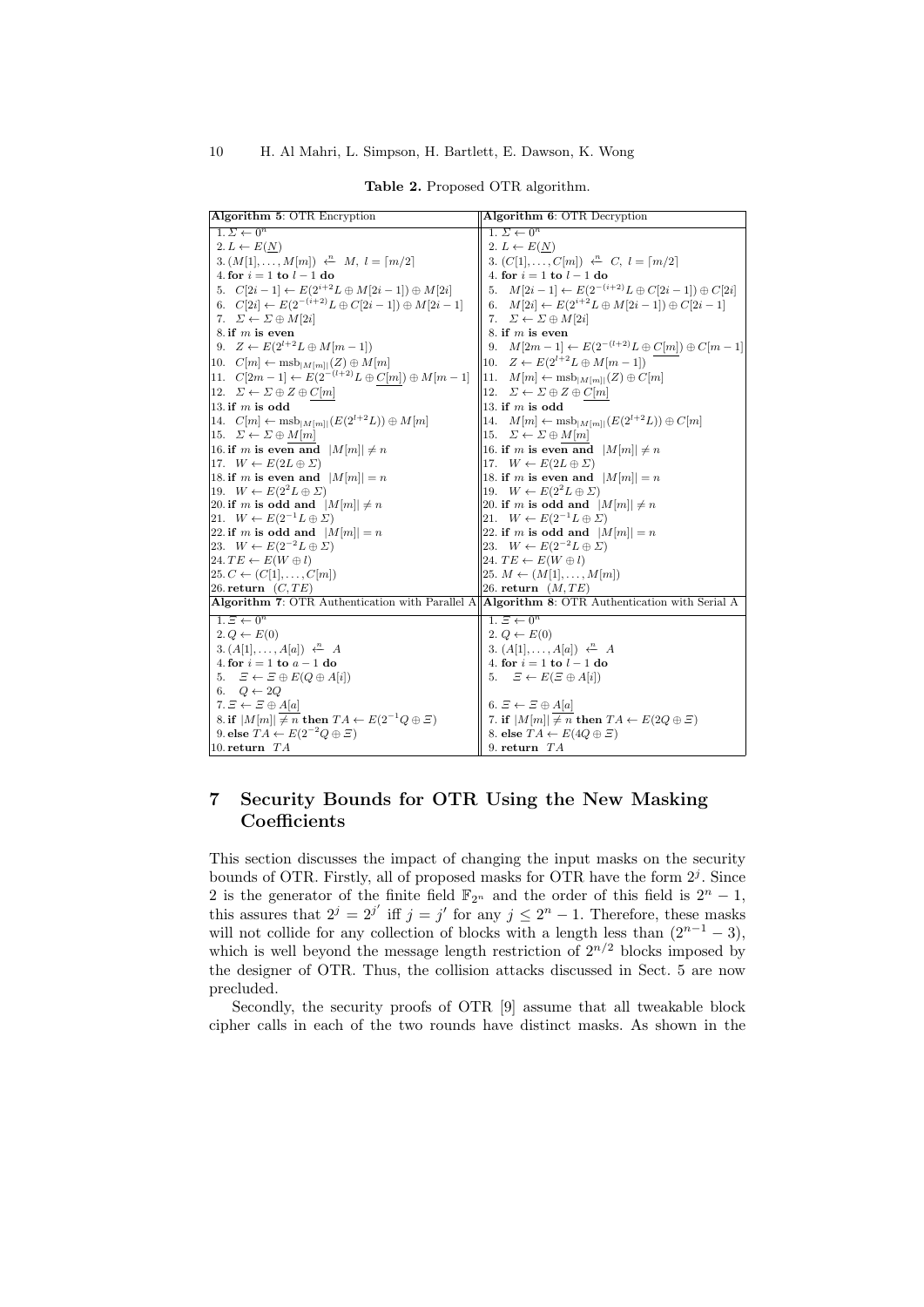

Fig. 2. Proposed OTR encryption diagram with parallel associated data.

above paragraph, the proposed masks are guaranteed to be different from each other; thus, the same security bounds for OTR still hold.

Finally, our proposed modification to OTR adds one extra block cipher call, as shown in Fig. 2. This step is required in order to avoid using a mask with a base other than 2. The probability that an attacker can guess the tag successfully is still  $1/2^{\tau}$  where is  $\tau$  the tag length. Therefore, the security of OTR will not be degraded with the new instantiation method.

## 8 Conclusion

OTR is a block cipher mode of operation for AEAD that uses a doubling masking technique. OTR is designed to be applicable for any block size  $n$  but currently requires a suitable choice to be made for the finite field  $\mathbb{F}_{2^n}$  used for doubling the mask values. The security of OTR against forgery attacks depends on the